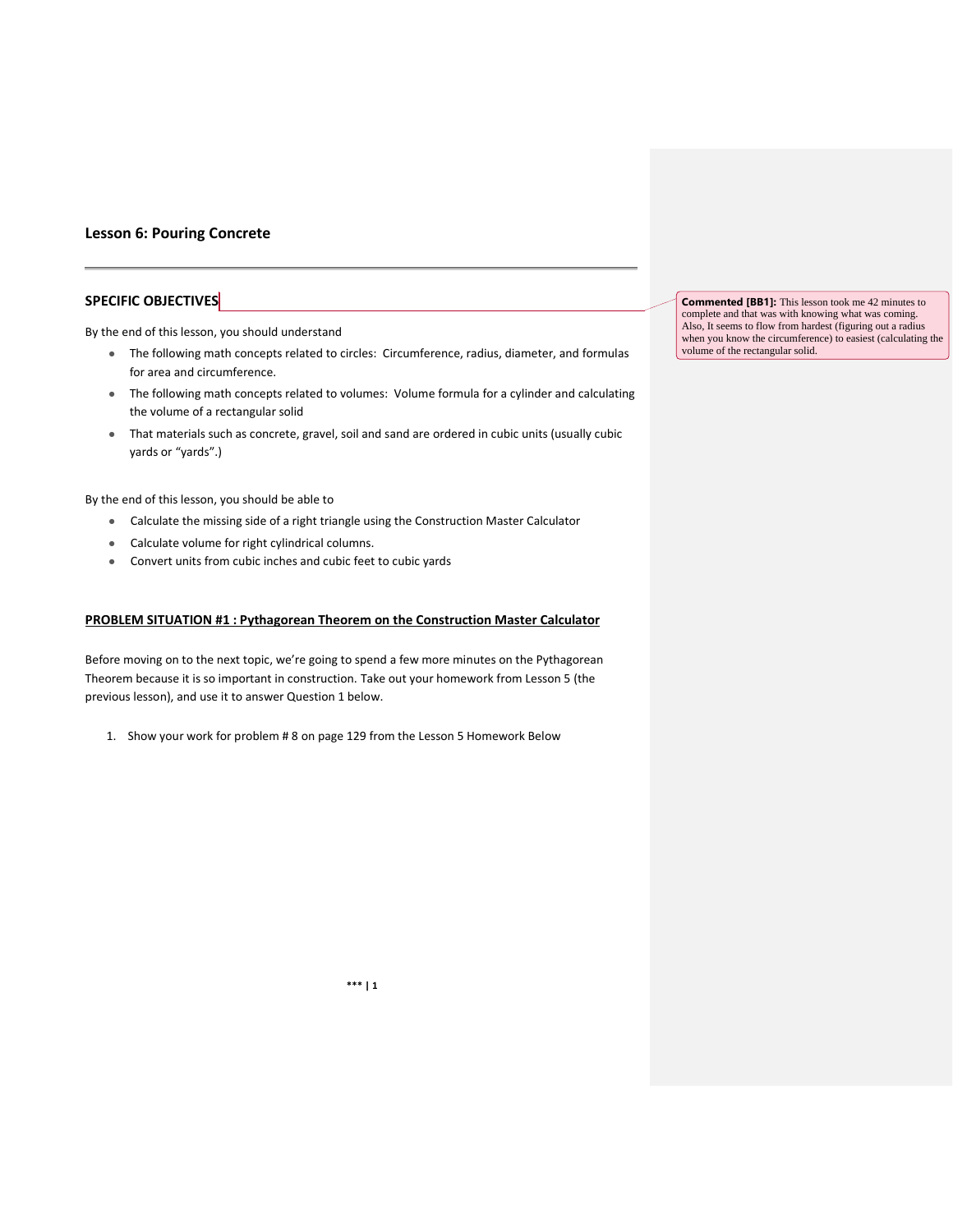# **PROBLEM SITUATION #2 : Popcorn Picker Task**

ACT 1:

- 2. What do you notice?
- 3. What do you wonder?
- 4. What question does the class agree to work on?
- 5. Make your prediction

## ACT 2:

- 6. What do you need to answer the question?
- 7. Answer the question and show or explain how you figured it out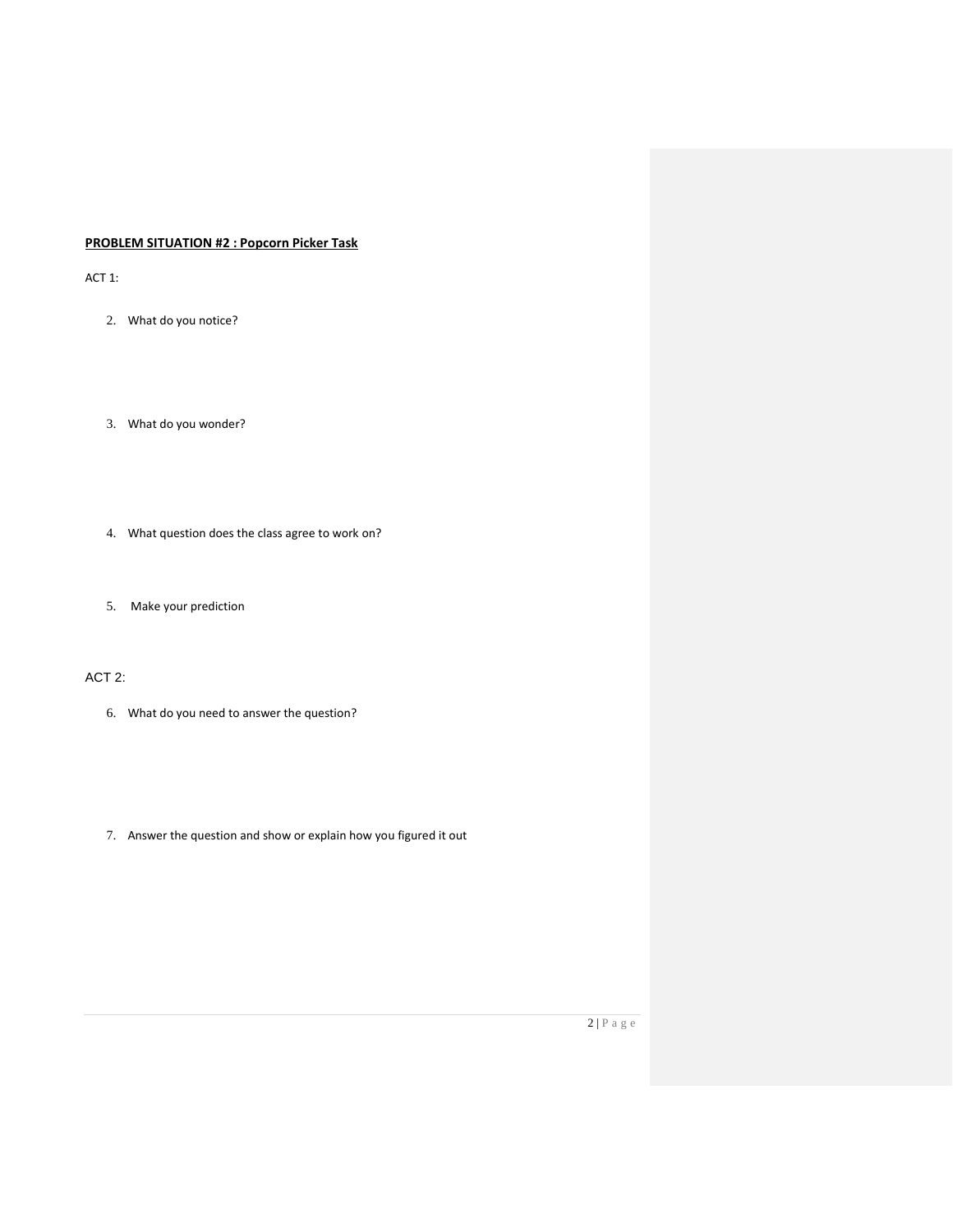# ACT 3:

8. Take a minute to reflect on what you learned. Did your answer match your prediction? Why or why not? Write down everything you learned below.

- 9. Convert the units in your answer to the units your instructor tells you below:
	- a) Set up the calculation by hand and then type it into your calculator. Write down what you typed into your calculator below:

- b) Now use your calculator function to do the unit conversion for you
- c) Do your answers match? If not, why not?

**Commented [CP2]:** Are we coverting the answer from question 9 to other units? Unclear to me.

**Commented [CP3R2]:** It's a little funky. There does not seem to be a compelling reason to change the amount of popcorn to cubic feet. However, visualizing what a cubic inch at this point would be useful -- perhaps with a small paper cubic inch.

**Commented [CP4R2]:** It might make more sense to this issue of unit conversation later in the concrete section as it makes sense to convert from cubic feet to cubic yards.

**Commented [CP5R2]:** If you want to stick with changing cubic inches to cubic feet, though, a nice visual might be useful.

https://www.google.com/search?q=comparing+cubic+inches +cubic+feet+and+cubic+yards&rlz=1C1GCEA\_enUS793US 793&source=lnms&tbm=isch&sa=X&ved=0ahUKEwjg4Yj UlOTiAhUKOK0KHcpEBesQ\_AUIESgC&biw=1407&bih= 569#imgrc=Ah--sY4Fao5ZJM:

**Commented [BB6]:** I never found act 3

 $3 | P a g e$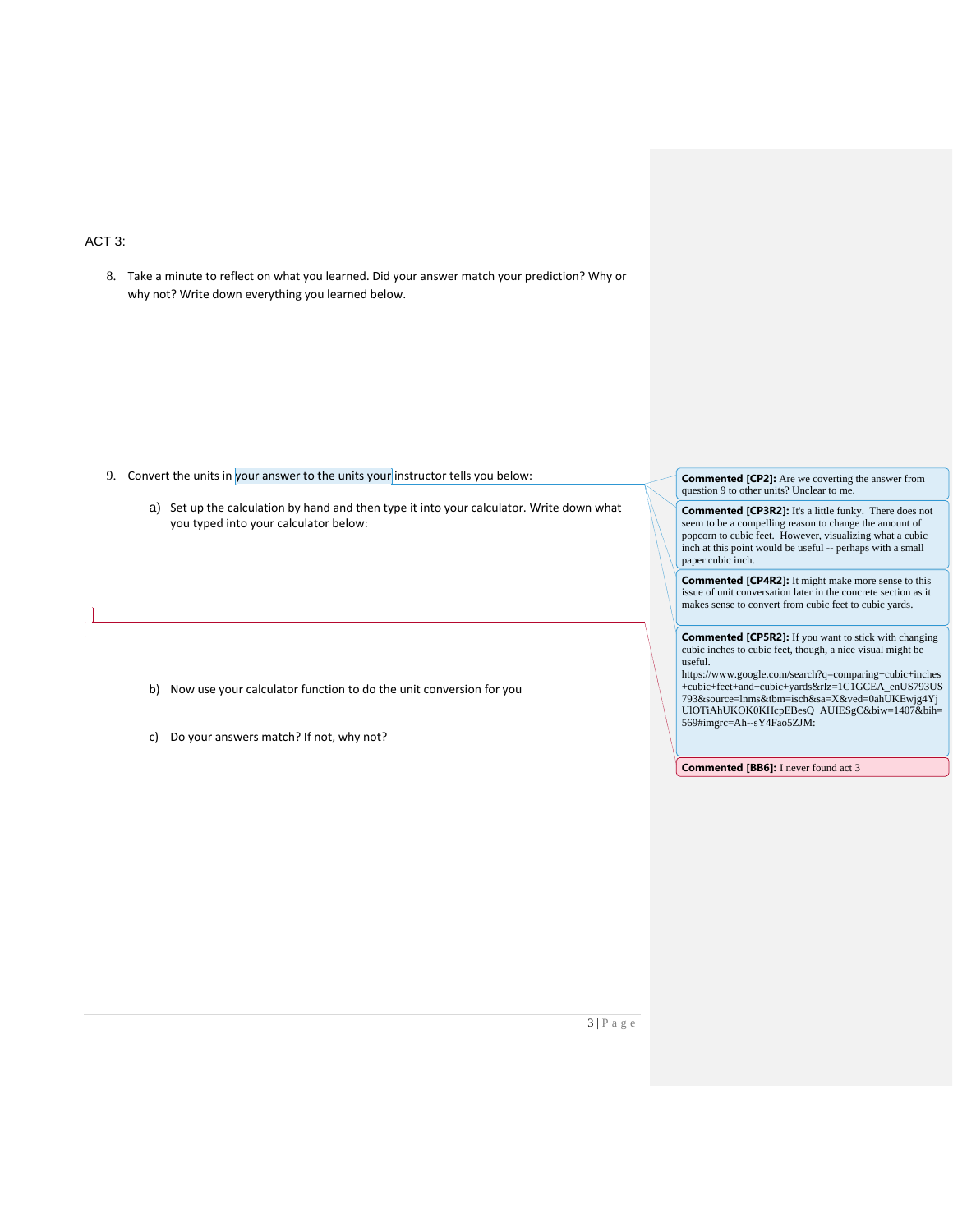#### **PROBLEM SITUATION #3 : Concrete Columns**

You're building a deck. The building code for your area says that a deck of the size you are building needs to have 6 posts to support the deck. Each post needs to sit on a concrete base. According to code, the bottom of the supporting column must be at least 4' below the ground to get below the frost line. You'll use six sonotubes to form the six concrete bases you'll need to pour.

According to common residential deck building practice, the supporting columns typically have a diameter of 12".

- 10. Spend a minute thinking on your own… what strategy could use to do a quick estimate of the total concrete you'll need for the job?
	- a. Write down your strategy below.



b. Now use the strategy to estimate the amount of concrete you'll need.

11. Determine the total amount of concrete you need to order for the job. An important consideration when placing your order is that the ground will not be perfectly level. To address that, you will need to do the standard practice of most contractors. You will need to calculate the total volume needed and then add 10% to the total concrete order. Round your answer to the nearest hundredth (2 decimal places).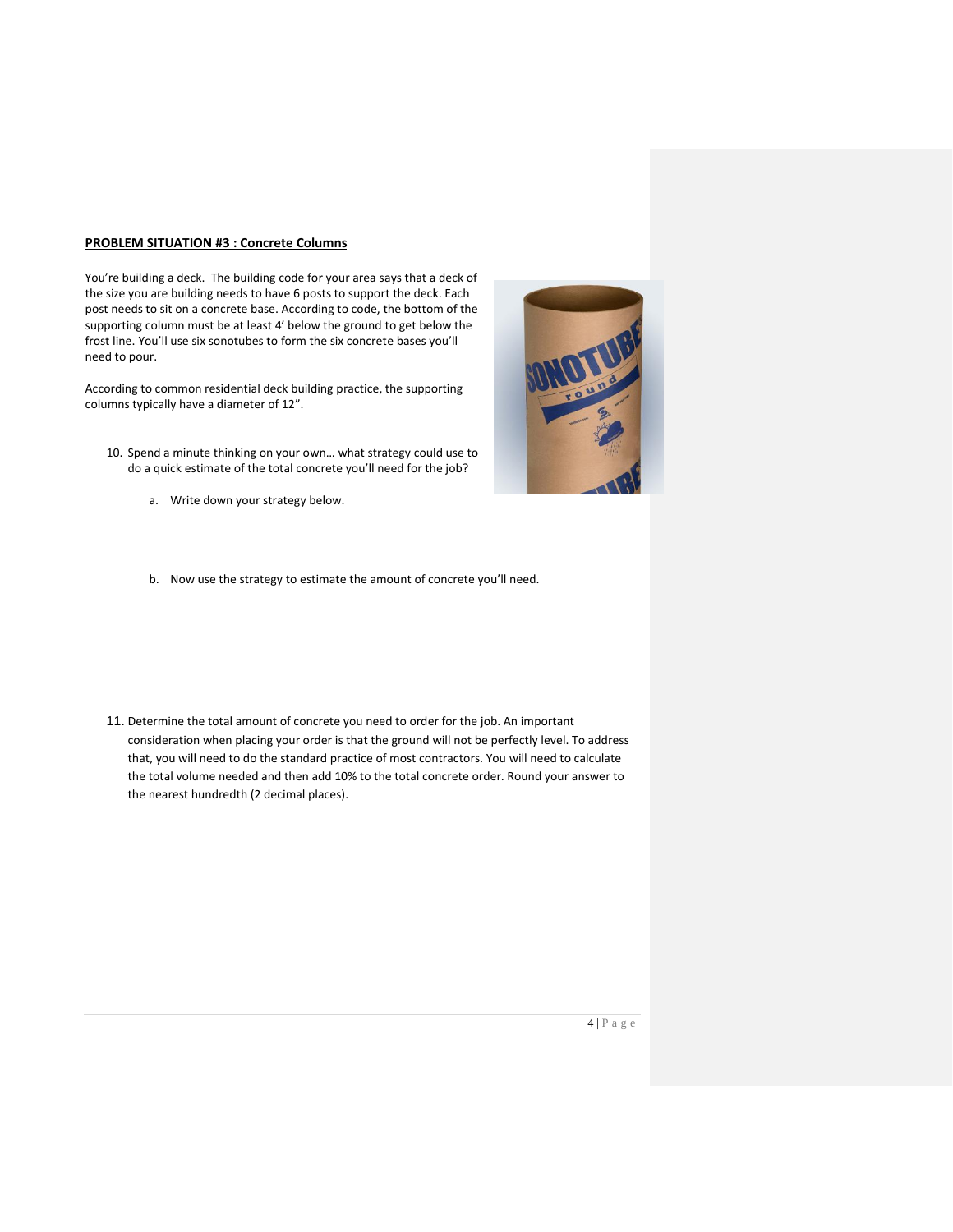- 12. Now, convert the units for the total amount of concrete. If your answer in #11 was in cubic yards, convert it to cubic feet. If your answer was in cubic feet, convert it to cubic yards.
	- a. First do the conversion *without using your units button on your calculator* Set up the calculation by hand and then type it into your calculator. Write down what you typed into your calculator below:

b. Check your answer by using the units button on your calculator to make sure you are correct. If not, go back to part a and fix your work.

## **PROBLEM SITUATION #4 : Pouring a Concrete Slab for a Shed**

Exciting news! There is a buyer for one of the sheds out back. The new potential owners need help determining additional costs. How much will the concrete cost for the concrete slab they need to pour?

13. Talk to your group. What do you need to know to figure out the cost?

14. Determine the total cost of 3000 psi concrete you would order in cubic yards if you order the concrete from Wingra Stone [\(https://www.wingrastone.com/wingra-redi-mix/pricing/\)](https://www.wingrastone.com/wingra-redi-mix/pricing/)

**Commented [BB7]:** For situation 4, we don't get the information that we need.